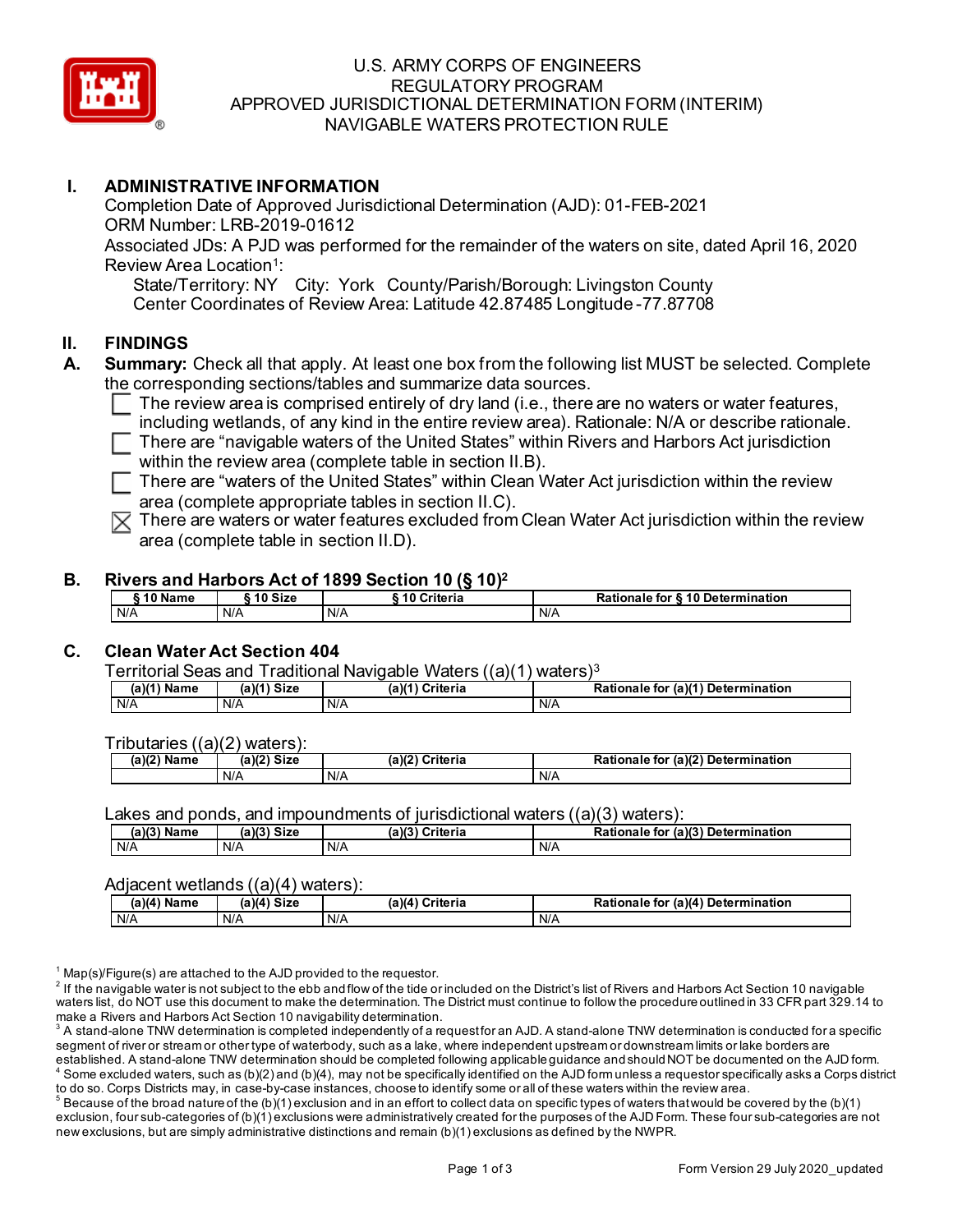

## U.S. ARMY CORPS OF ENGINEERS REGULATORY PROGRAM APPROVED JURISDICTIONAL DETERMINATION FORM (INTERIM) NAVIGABLE WATERS PROTECTION RULE

# **D. Excluded Waters or Features**

Excluded waters  $((b)(1) - (b)(12))^4$ :

| <b>Exclusion Name Exclusion Size</b> |          | Exclusion <sup>3</sup>                | <b>Rationale for Exclusion Determination</b>          |
|--------------------------------------|----------|---------------------------------------|-------------------------------------------------------|
| Stream 2                             | 477 feet | $(b)(3)$ Ephemeral feature, including | Stream 2 is an ephemeral stream, with a stream bed of |
|                                      |          | an ephemeral stream, swale, gully,    | stone and highly incised banks, connecting Wetland 4  |
|                                      |          | rill, or pool                         | to Browns Creek that was observed during the wetland  |
|                                      |          |                                       | delineation. The USGS maps show no evidence of a      |
|                                      |          |                                       | stream in this location.                              |

# **III. SUPPORTING INFORMATION**

- **A. Select/enter all resources** that were used to aid in this determination and attach data/maps to this document and/or references/citations in the administrative record, as appropriate.
	- **\_X\_** Information submitted by, or on behalf of, the applicant/consultant: Wetland and Waterbodies Delineation Report for OYA Solar - Main Street

Updated Report Dated August 18, 2020

This information is sufficient for purposes of this AJD.

Rationale: Wetland delineation was submitted with accurate, completed data sheets, photographs, NWI map, web soil survey with hydric soil ratings and other supporting information.

- **\_\_\_** Data sheets prepared by the Corps: *Title(s) and/or date(s).*
- **\_\_\_** Photographs:*(NA, aerial, other, aerial and other) Title(s) and/or date(s).* provided in the delineation report, serial photos of various years and site photos
- **\_\_\_** Corps Site visit(s) conducted on: *Date(s).*
- **\_\_\_** Previous Jurisdictional Determinations (AJDs or PJDs): *ORM Number(s) and date(s).*
- **\_\_\_** Antecedent Precipitation Tool: *provide detailed discussion in Section III.B.*
- **\_\_\_** USDA NRCS Soil Survey: *Title(s) and/or date(s).* Livingston County
- **\_\_\_** USFWS NWI maps: *Title(s) and/or date(s).*
- **\_\_\_** USGS topographic maps: *Title(s) and/or date(s).* Livingston County

#### **Other data sources used to aid in this determination:**

| Data Source (select)       | Name and/or date and other relevant information |
|----------------------------|-------------------------------------------------|
| <b>USGS Sources</b>        | $N/A$ .                                         |
| <b>USDA Sources</b>        | N/A.                                            |
| <b>NOAA Sources</b>        | N/A.                                            |
| <b>USACE Sources</b>       | N/A.                                            |
| State/Local/Tribal Sources | N/A.                                            |
| Other Sources              | N/A.                                            |

**B. Typical year assessment(s):** The APT pulls precipitation data from NOAA's Daily Global Historical Climatology Network. The APT evaluates normal precipitation conditions based on the three 30-day periods preceding the observation date. For each period, a weighted condition value is assigned by

 $1$  Map(s)/Figure(s) are attached to the AJD provided to the requestor.

 $2$  If the navigable water is not subject to the ebb and flow of the tide or included on the District's list of Rivers and Harbors Act Section 10 navigable waters list, do NOT use this document to make the determination. The District must continue to follow the procedure outlined in 33 CFR part 329.14 to make a Rivers and Harbors Act Section 10 navigability determination.

 $^{\rm 3}$  A stand-alone TNW determination is completed independently of a request for an AJD. A stand-alone TNW determination is conducted for a specific segment of river or stream or other type of waterbody, such as a lake, where independent upstream or downstream limits or lake borders are established. A stand-alone TNW determination should be completed following applicable guidance and should NOT be documented on the AJD form.

 $^4$  Some excluded waters, such as (b)(2) and (b)(4), may not be specifically identified on the AJD form unless a requestor specifically asks a Corps district to do so. Corps Districts may, in case-by-case instances, choose to identify some or all of these waters within the review area.

 $^5$  Because of the broad nature of the (b)(1) exclusion and in an effort to collect data on specific types of waters that would be covered by the (b)(1) exclusion, four sub-categories of (b)(1) exclusions were administratively created for the purposes of the AJD Form. These four sub-categories are not new exclusions, but are simply administrative distinctions and remain (b)(1) exclusions as defined by the NWPR.